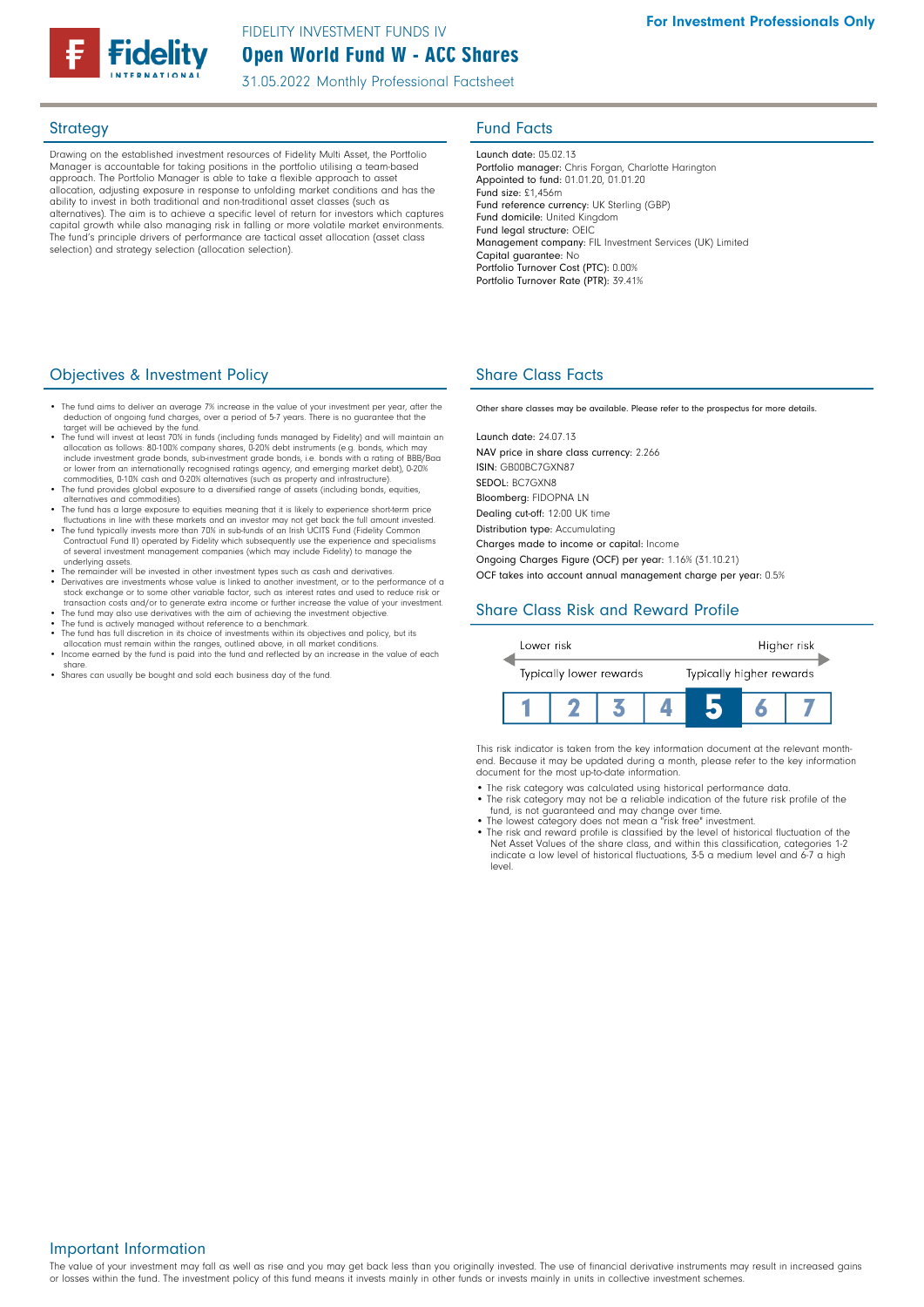

Past performance is not a reliable indicator of future results. The fund's returns can be affected by fluctuations in currency exchange rates.

### Performance Comparator(s)

Comparative index **IA Global** 

The fund has no formal benchmark.

The comparative index (the relevant Investment Association peer group) is shown for comparative purposes only.



Performance is shown for the last five years (or since launch for funds launched within that period).

# Performance for calendar years in GBP (%)



# Performance to 31.05.22 in GBP (%)

|                         |                          |        |                          |        |      |      | Since     |  |
|-------------------------|--------------------------|--------|--------------------------|--------|------|------|-----------|--|
|                         | 1m                       | 3m     | <b>YTD</b>               | 1vr    | 3yr  | 5yr  | 24.07.13* |  |
| Fund cumulative growth  | $-0.3$                   | 1.7    | $-3.3$                   | 5.9    | 34.4 | 48.7 | 126.6     |  |
| Index cumulative growth | $-1.2$                   | $-0.7$ | $-9.6$                   | $-0.2$ | 33.3 | 48.8 | 122.7     |  |
| Fund annualised growth  | $\overline{\phantom{a}}$ | $\sim$ | $\overline{\phantom{a}}$ | 5.9    | 10.4 | 8.3  | 9.7       |  |
| Index annualised growth | $\overline{\phantom{a}}$ | $\sim$ | $\sim$                   | $-0.2$ | 10.1 | 8.3  | 9.5       |  |

Source of fund performance and volatility and risk measures is Fidelity. Performance is excluding initial charge. Basis: bid-bid with income reinvested, in GBP, net of fees. \*Performance commencement date.

## Cumulative performance in GBP (rebased to 100) Performance for 12 month periods in GBP (%)



## Volatility & Risk (3 years)

| Annualised Volatility: fund (%) | 13.62 | <b>Annualised Alpha</b>       | 0.94 |
|---------------------------------|-------|-------------------------------|------|
| <b>Relative Volatility</b>      | 0.96  | Beta                          | 0.93 |
| Sharpe Ratio: fund              | 0.74  | Annualised Tracking Error (%) | 3.47 |
| Sharpe Ratio: index             | 0.69  | Information Ratio             | 0.08 |
|                                 |       | R <sup>2</sup>                | n 94 |

Calculated using month-end data points. Definitions of these terms can be found in the Glossary section of this factsheet.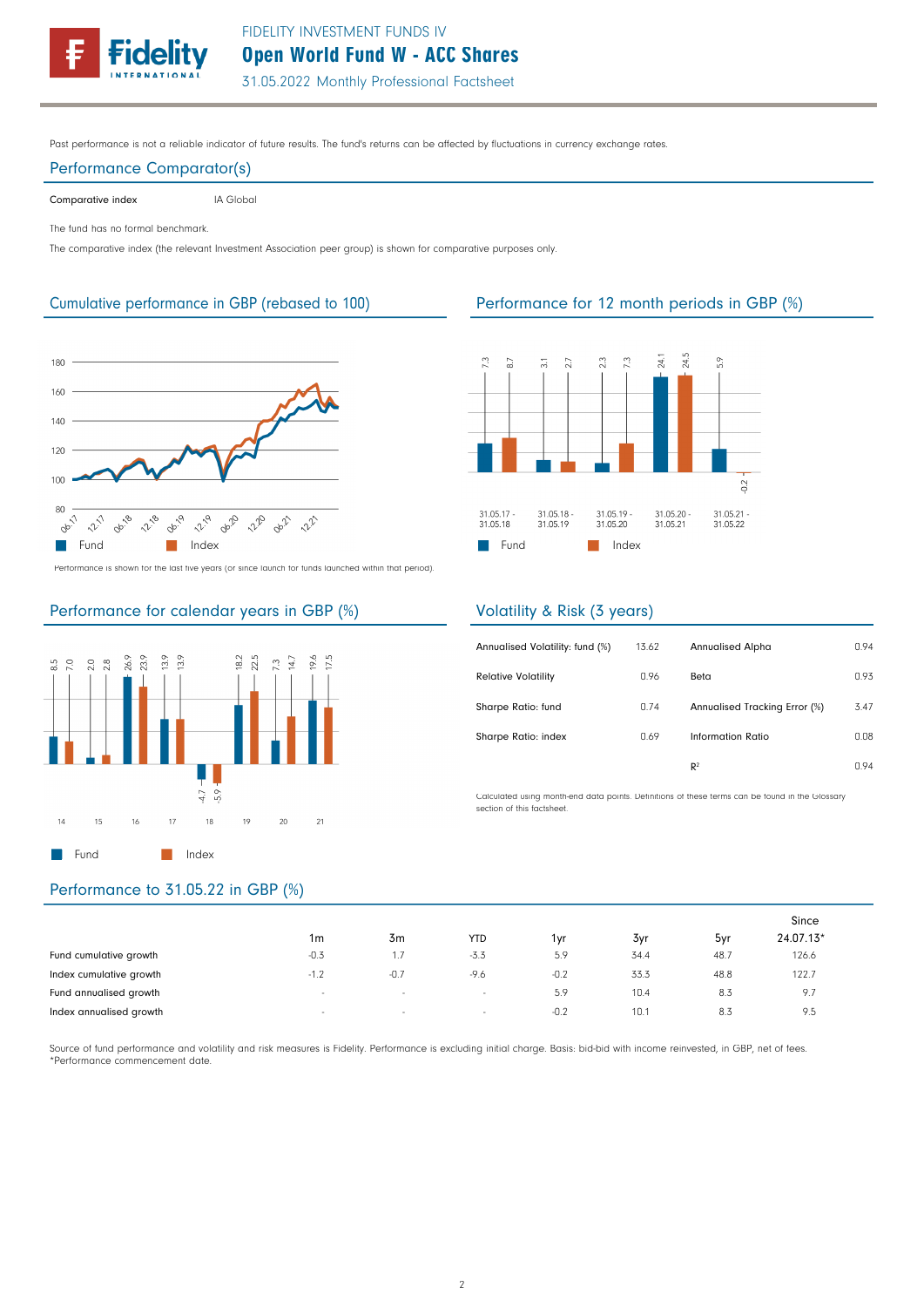

### Introduction

This factsheet contains information about the composition of the fund at a particular point in time. It aims to help you understand how the fund manager is positioned to achieve the fund's objectives.

The asset class breakdown displays the totals for funds, as well as other investments (which could include derivatives), in each category. Where derivatives are held, their contribution to the total is included on an exposure basis – ie an amount equivalent to the value that would have been invested in a fund to produce an equivalent holding. Where derivatives are used they may cause fund totals to exceed 100% (although very minor differences could be attributable to rounding).

The Top Allocations table shows the manager's choice of individual funds and other investments (including derivatives and cash held as a strategic investment). Derivatives are shown on an exposure basis.



| Growth Assets              | 926 |
|----------------------------|-----|
| <b>Hedging Assets</b>      | 34  |
| <b>Diversifying Assets</b> | 1 N |
| Cash and Other Strategies  | በ 3 |
| Unknown Assets             | n n |
| Uninvested Cash & Other    | 28  |
|                            |     |

### Breakdown by Asset Class (% TNA) Breakdown within Asset Class (% TNA)

| Asset Class                | Sub-Asset Class                 | $%$ TNA        |
|----------------------------|---------------------------------|----------------|
| Growth Assets              |                                 | 92.6           |
|                            | North American Equities         | 49.9           |
|                            | <b>European Equities</b>        | 15.6           |
|                            | Pacific ex Japan Equities       | 7.9            |
|                            | <b>UK Equities</b>              | 6.0            |
|                            | Japan Equities                  | 5.7            |
|                            | <b>Emerging Market Equities</b> | 5.3            |
|                            | <b>Global Equities</b>          | 2.2            |
| <b>Hedging Assets</b>      |                                 | 3.4            |
|                            | Gold                            | 3.4            |
| <b>Diversifying Assets</b> |                                 | 1.0            |
|                            | Macro Absolute Return           | 1 <sub>0</sub> |
|                            | Absolute Return Government Bond | 0.0            |
|                            | Subordinated Debt               | 0.0            |
| Cash and Other Strategies  |                                 | 0.3            |
|                            | Cash & Other Assets             | 0.3            |
| Unknown Assets             |                                 | 0.0            |
|                            | N/A                             | 0.0            |
| Uninvested Cash & Other    |                                 | 2.8            |
| Total                      |                                 | 100.0          |

### Top Allocations (% TNA)

| Allocation                                                    | Sub-Asset Class                 | % TNA |
|---------------------------------------------------------------|---------------------------------|-------|
| Fidelity North America Equity Fund I-ACC-<br><b>USD</b>       | North American Equities         | 34.1  |
| Fidelity Europe ex-UK Equity Fund I-ACC-Euro                  | <b>European Equities</b>        | 16.6  |
| Fidelity Asia Pacific ex-Japan Equity Fund I-<br>ACC-USD      | Pacific ex Japan Equities       | 7.9   |
| Xtrackers S&P 500 Swap UCITS E                                | North American Equities         | 7.9   |
| Fidelity Global Emerging Markets Equity<br>Fund I-ACC-USD     | <b>Emerging Market Equities</b> | 7.7   |
| Fidelity UK Equity Fund I-ACC-GBP                             | <b>UK Equities</b>              | 5.9   |
| Fidelity Japan Equity Fund I-ACC-JPY                          | Japan Equities                  | 5.7   |
| <b>BGF-US BASIC VAL-12 USD</b>                                | North American Equities         | 3.7   |
| IXU UTILITIES SELECT SECTOR INDX CFD                          | North American Equities         | 2.4   |
| Fidelity Global Dividend Fund W<br><b>Accumulation Shares</b> | <b>Global Equities</b>          | 2.2   |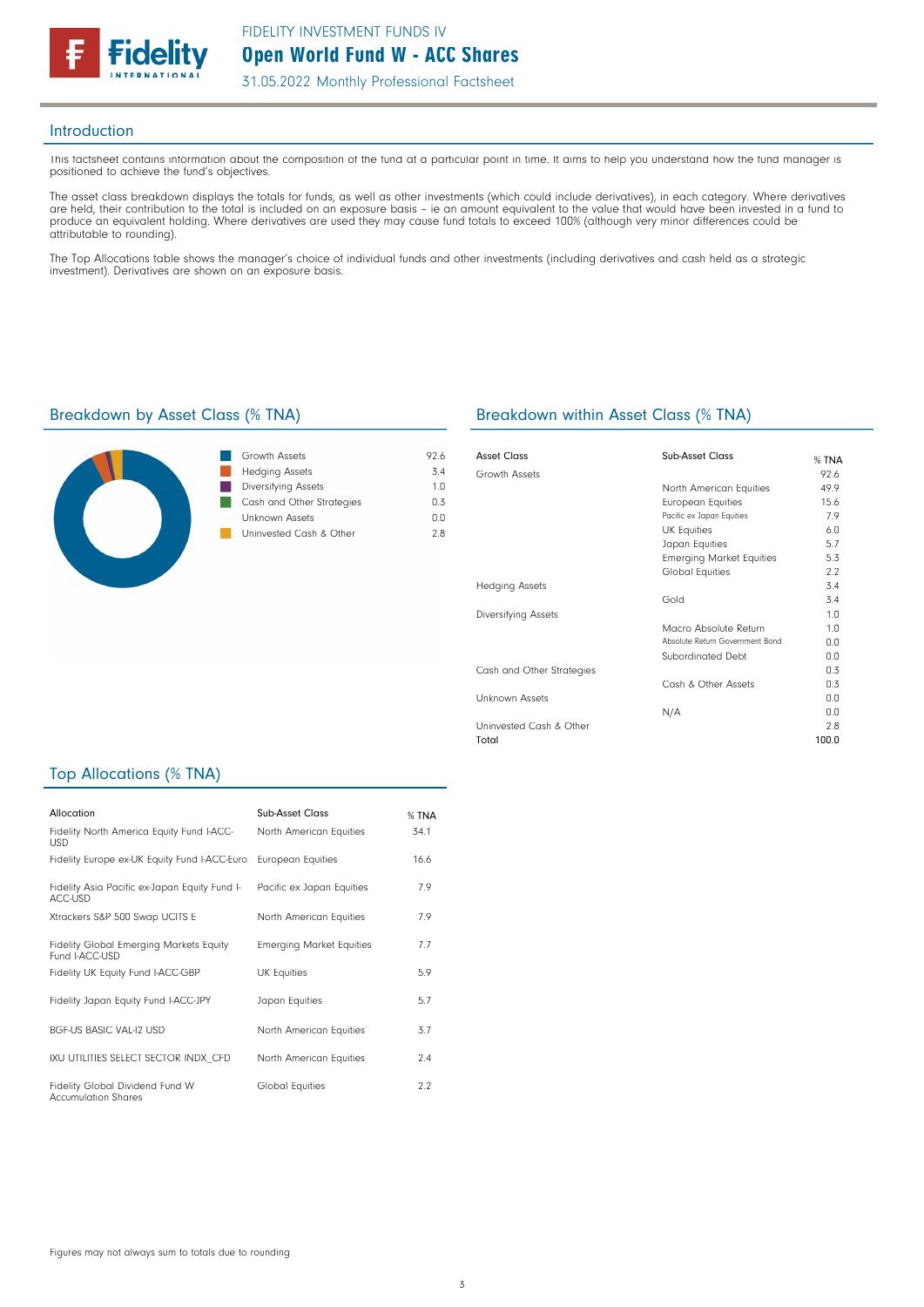

## **Attribution**

Performance attribution is produced in the currency shown below. For funds with multiple share classes, the attribution return reflects the aggregate performance across all the share classes. It may therefore deviate from the published return for a particular share class. When using the analysis for hedged share classes, please consider that the attribution is shown before the impact of hedging.

The contributions shown in the table are before the impact of charges. If charges are applied, their effect is captured in the "Other" category in the table and will also be reflected in the fund return.

| Currency of attribution | UK Sterling (GBP) |
|-------------------------|-------------------|
| One month return (%)    | $-0.32$           |

## Contribution Summary (%)

### RANKED BY ABSOLUTE PERFORMANCE CONTRIBUTION

| Sub-Asset Class                 | Performance<br>Contribution |
|---------------------------------|-----------------------------|
| European Equities               | 0.23                        |
| Pacific ex Japan Equities       | 0.12                        |
| <b>Emerging Market Equities</b> | 0.07                        |
| Japan Equities                  | 0.05                        |
| Cash & Other Assets             | 0.05                        |
| Macro Absolute Return           | 0.03                        |
| <b>UK Equities</b>              | 0.00                        |
| Absolute Return Government Bond | 0.00                        |
| Subordinated Debt               | 0.00                        |
| Global Equities                 | $-0.02$                     |
| Gold                            | $-0.14$                     |
| North American Equities         | $-0.65$                     |

| Uninvested Cash and Other | $-0.05$ |
|---------------------------|---------|
| Total                     | $-0.32$ |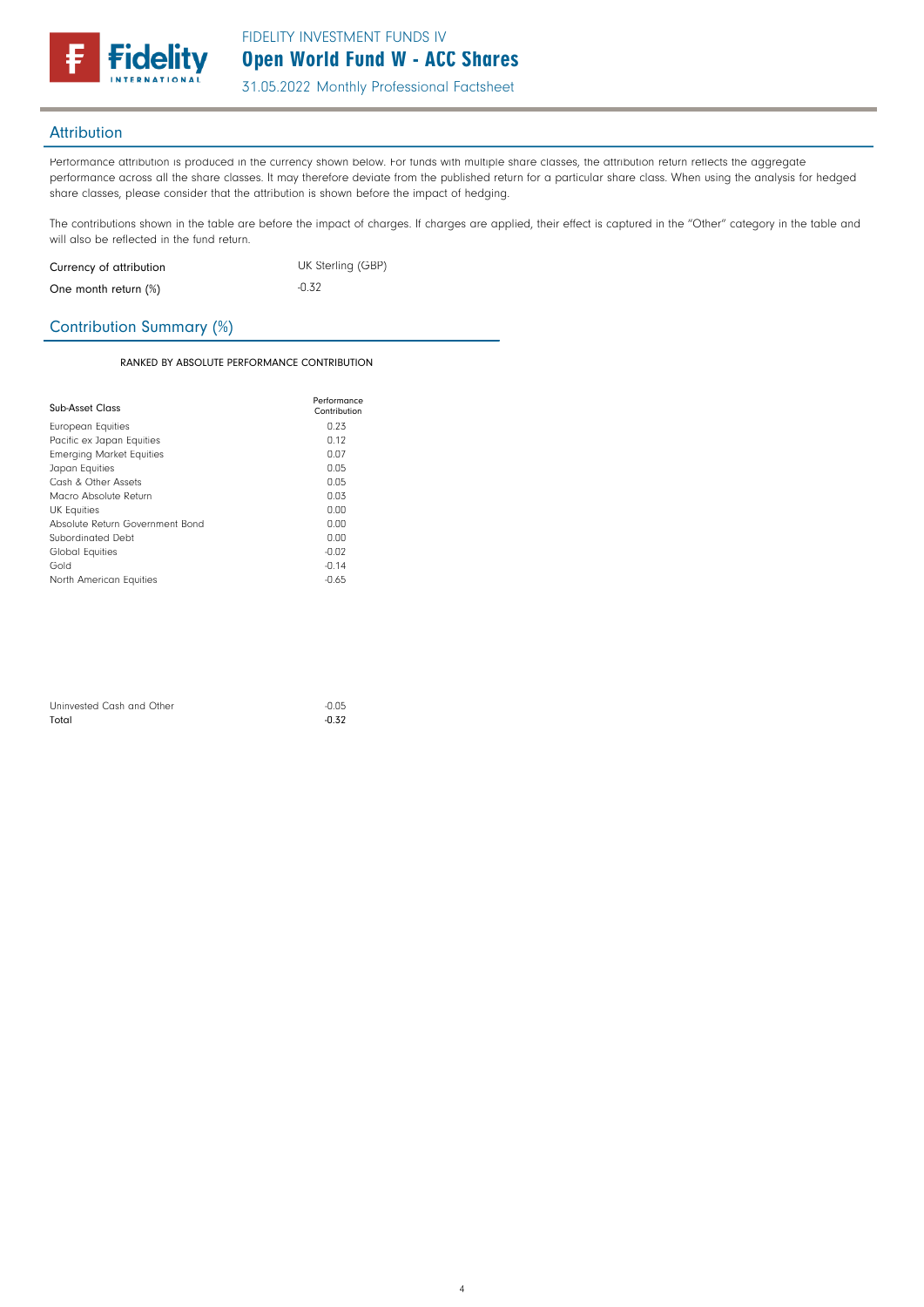

### Glossary / additional notes

### Volatility & Risk

**Annualised volatility:** a measure of how variable returns for a fund or comparative market index have been around their historical average (also known as "standard deviation"). Two funds may<br>produce the same return over a calculation is the standard deviation of 36 monthly returns presented as an annualised number. Volatility for funds and indices are calculated independently of each other.

**Relative volatility:** a ratio calculated by comparing the annualised volatility of a fund to the annualised volatility of a comparative market index. A value greater than 1 indicates the fund has been<br>more volatile than t measure of 0.8 would mean the fund has been 20% less volatile than the index.

**Sharpe ratio:** a measure of a fund's risk-adjusted performance, taking into account the return on a risk-free investment. The ratio allows an investor to assess whether the fund is generating adequate the fund is generati

**Annualised alpha:** the difference between a fund's expected return (based on its beta) and the fund's actual return. A fund with a positive alpha has delivered more return than would be expected given its beto

**Beta:** a measure of a fund's sensitivity to market movements (as represented by a market index). The beta of the market is 1.00 by definition. A beta of 1.10 shows that the fund could be expected to<br>perform 10% better tha

**Annualised tracking error:** a measure showing how closely a fund follows the index to which it is being compared. It is the standard deviation of the fund's excess returns. The higher the fund's<br>tracking error, the higher

**Information ratio:** a measure of a fund's effectiveness in generating excess return for the level of risk taken. An information ratio of 0.5 shows the fund has delivered an annualised excess return<br>equivalent to half the

R": a measure representing the degree to which a fund's return can be explained by the returns of a comparative market index. A value of 1 signifies the fund and index are perfectly correlated. A<br>measure of 0.5 means only correlation between fund and index).

### **Ongoing charges**<br>The ongoing charge

The ongoing charges figure represents the charges taken from the fund over a year. It is calculated at the fund's financial year end and may vary from year to year. For classes of funds with fixed<br>ongoing charges, this may

The types of charges included in the ongoing charges figure are management fees, administration fees, custodian and depositary fees and transaction charges, shareholder reporting costs,<br>regulatory registration fees, Direct

undertaking. For more information about charges (including details of the fund's financial year end), please consult the charges section in the most recent Prospectus.

### Historic yield

The historic yield for a fund is based on its dividends declared over the preceding 12 months. It is calculated by summing the dividend rates declared in that period, divided by the price as at the<br>date of publication. Dec

### Sector/industry classification

**GICS:** The Global Industry Classification Standard is a taxonomy mainly used across MSCI and S&P indices in which each company is assigned by its principal business activity to one of 11 sectors, 24<br>industry groups, 69 in

**ICB:** The Industry Classification Benchmark is a taxonomy mainly used across FTSE Russell indices in which each company is assigned by its principal business activity to one of 11 industries, 20<br>supersectors, 45 sectors a

**TOPIX:** Tokyo stock Price Index, commonly known as TOPIX, is a stock market index for the Tokyo Stock Exchange (TSE) in Japan, tracking all domestic companies of the exchange's First Section. It is<br>calculated and publishe

**IPD** means the Investment Property Databank who are a provider of performance analysis and benchmarking services for investors in real estate. IPD UK Pooled Property Funds Index - All Balanced<br>Funds is a component of the

### Independent Assessment

**Scope Fund Rating:** The rating measures how well a fund has balanced risk and reward relative to its peers. The rating is based solely on performance for funds with a five year track record. Funds<br>with a shorter history a and  $F =$  poor.

**Morningstar Star Rating for Funds:** The rating measures how well a fund has balanced risk and reward relative to its peers. Star ratings are strictly based on past performance and Morningstar<br>suggests investors use them t

**Primary share class:** is identified by Morningstar when the analysis calls tor only one share class per fund to be in the peer group. It is the share class Morningstar recommends as the best proxy for<br>the portfolio for th

Portfolio Turnover Rate (PTR) and Portfolio Turnover Cost (PTC), where shown: SRDII does not define a methodology for these values; ours is as follows: PTR = (purchases of securities + sales of<br>securities) minus (subscript minus implicit costs.